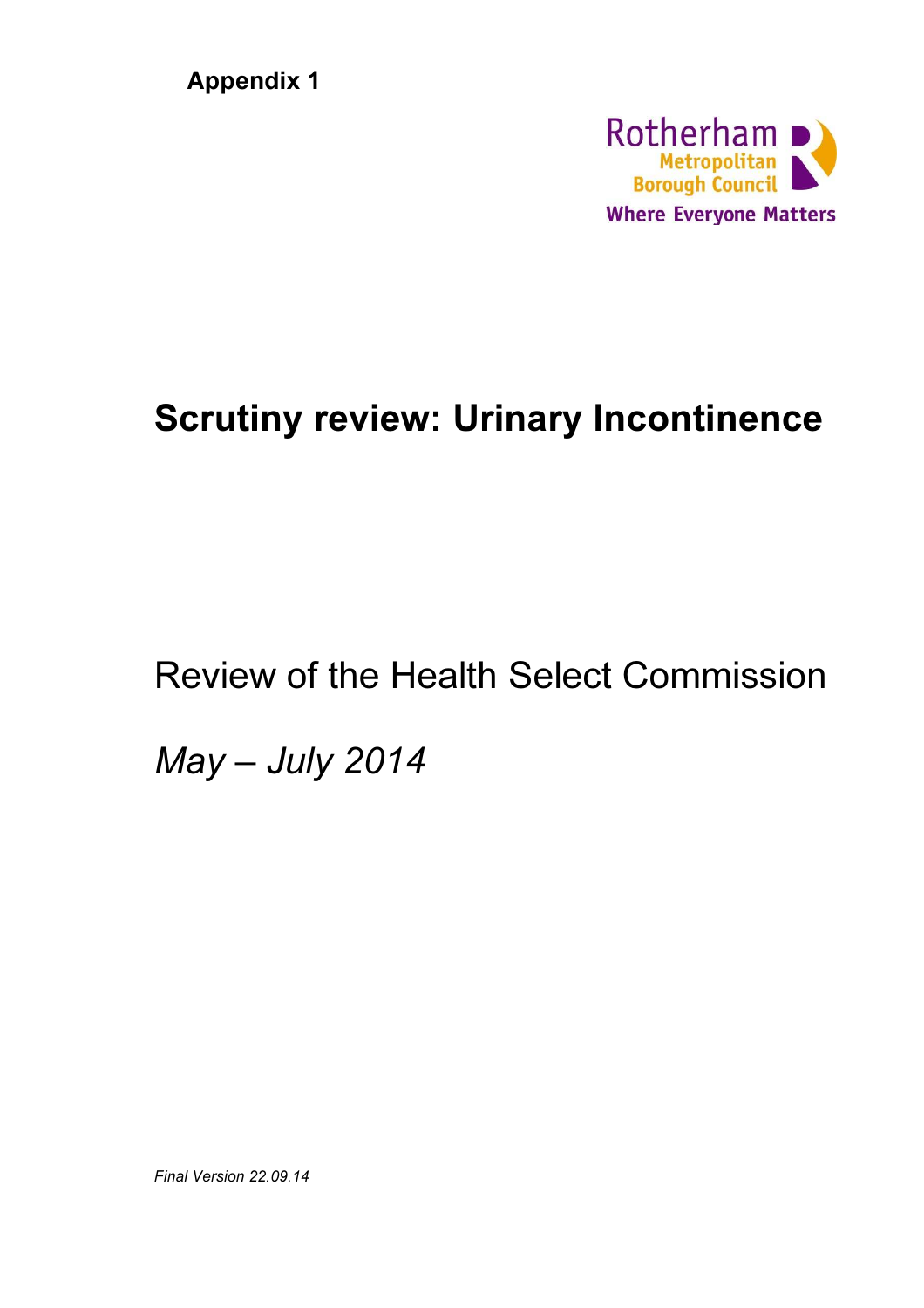## **Contents**

|                                                                                                                                                                           | Page No.                                                  |  |  |  |  |
|---------------------------------------------------------------------------------------------------------------------------------------------------------------------------|-----------------------------------------------------------|--|--|--|--|
| <b>Executive Summary</b>                                                                                                                                                  | 1                                                         |  |  |  |  |
| 1. Why Members wanted to undertake this review                                                                                                                            |                                                           |  |  |  |  |
| 2. Method                                                                                                                                                                 | 2                                                         |  |  |  |  |
| 3. Background                                                                                                                                                             | 2                                                         |  |  |  |  |
| 4. Findings                                                                                                                                                               | 3                                                         |  |  |  |  |
| 4.1 Prevalence of urinary incontinence                                                                                                                                    | 3                                                         |  |  |  |  |
| 4.2 Impact of urinary incontinence                                                                                                                                        | 4                                                         |  |  |  |  |
| - Health, wellbeing and participation<br>- Stigma<br>- Disturbed sleep and falls                                                                                          | 4<br>4<br>$\overline{\mathbf{4}}$                         |  |  |  |  |
| 4.3 Community Continence Service                                                                                                                                          | 4                                                         |  |  |  |  |
| - General Service and Prescribing Service<br>- Centralised prescribing<br>- Future service development                                                                    | 4<br>5<br>5                                               |  |  |  |  |
| 4.4 Preventative measures                                                                                                                                                 | 6                                                         |  |  |  |  |
| - Lifestyle choices<br>- Physical activity<br>- Pelvic floor exercises<br>- Bladder training<br>- Toilet facilities<br>- Nursing and care homes<br>- Health professionals | 6<br>6<br>$\overline{7}$<br>$\overline{7}$<br>7<br>7<br>8 |  |  |  |  |
| 5. Conclusions                                                                                                                                                            | 8                                                         |  |  |  |  |
| 6. Recommendations                                                                                                                                                        |                                                           |  |  |  |  |
| 7. Background papers and references                                                                                                                                       |                                                           |  |  |  |  |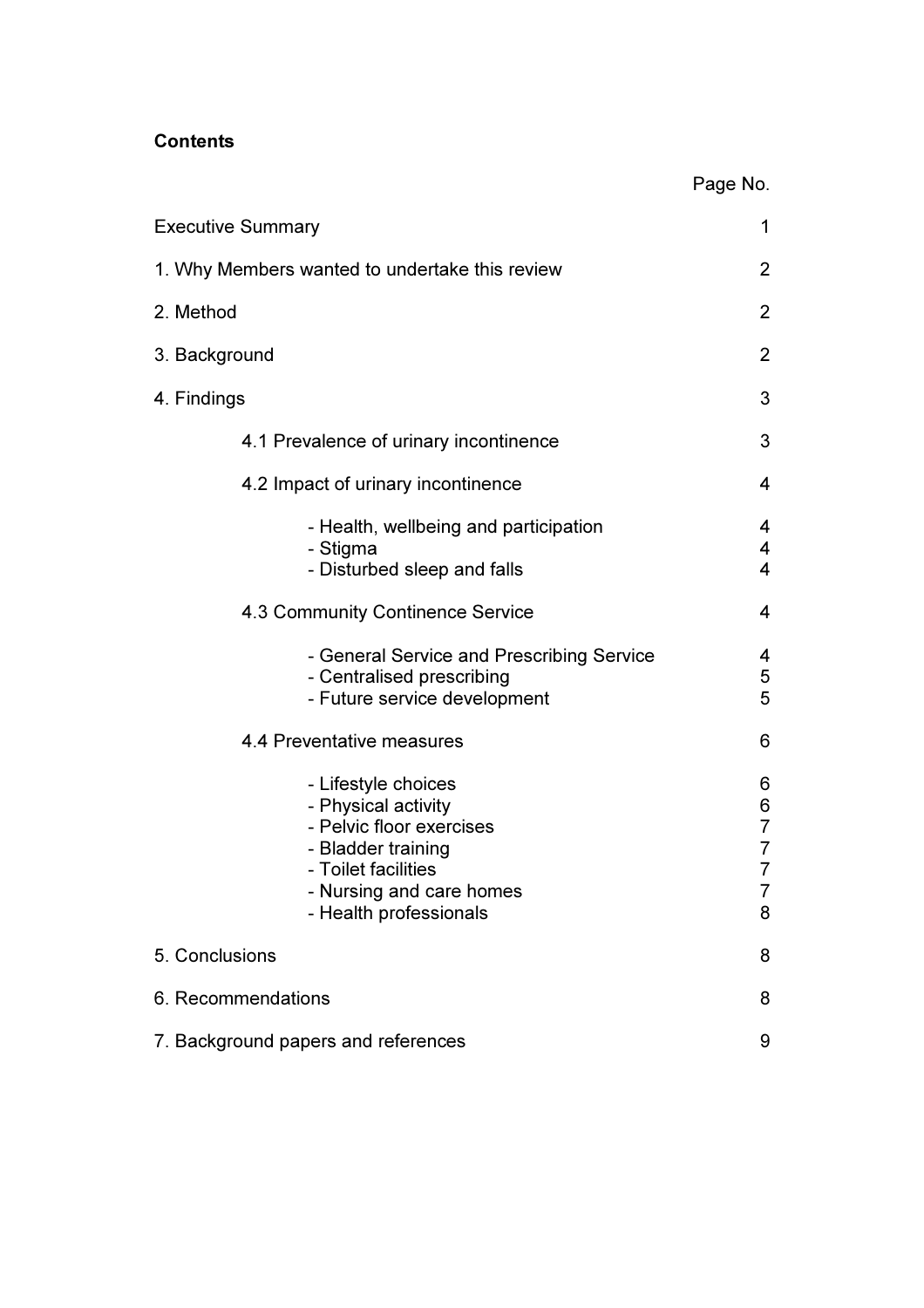# Executive Summary

# The aim of the review:

The review group consisted of the following members: Cllr Judy Dalton (Chair) Cllr Maureen Vines

There were three main aims of the review which were:

- To ascertain the prevalence of urinary incontinence in the borough and the impact it has on people's independence and quality of life.
- To establish an overview of current continence services and costs, and plans for future service development.
- To identify any areas for improvement in promoting preventive measures and encouraging people to have healthy lifestyles.

It would also aim to support the following Council priority from the Corporate Plan:- Helping people from all communities to have opportunities to improve their health and wellbeing.

# Summary of findings and recommendations

The review focused primarily on prevention rather than the costs of current service provision, but recognised that preventative work contributes towards achieving savings for services, for example by reducing admissions to hospital or residential care. Centralisation of continence prescribing has improved outcomes for service users and future service development with greater emphasis on prevention should also produce both further savings and better outcomes. Awareness raising of the importance of good bladder and bowel health and being physically active, plus doing pelvic floor exercises as a preventive measure, could lead to fewer people having their quality of life diminished through urinary incontinence and result in lower future demand for services.

The review conducted was a spotlight review and formulated six recommendations as follows:

- 1 RMBC Streetpride and partner agencies such as SYPTE should ensure all public toilets in the borough are clean and well equipped to meet the needs of people who have urinary incontinence, including suitable bins for the disposal of equipment and disposable products.
- 2 RMBC Sport and Leisure team should establish greater links with the Community Continence Service in order to support people to participate in appropriate sport and physical activity.
- 3 RMBC Sport and Leisure team should liaise with other sport and leisure activity providers to consider building more pelvic floor exercises into the Active Always programme and wider leisure classes
- 4 There should be greater publicity by partner agencies, coordinated through the Health and Wellbeing Board, to reduce stigma associated with incontinence and to raise public and provider awareness of:

a) the importance of maintaining good bladder and bowel health and habits at all life stages (through media such as screens in leisure centres and GP surgeries, further website development, VAR ebulletin and a campaign during World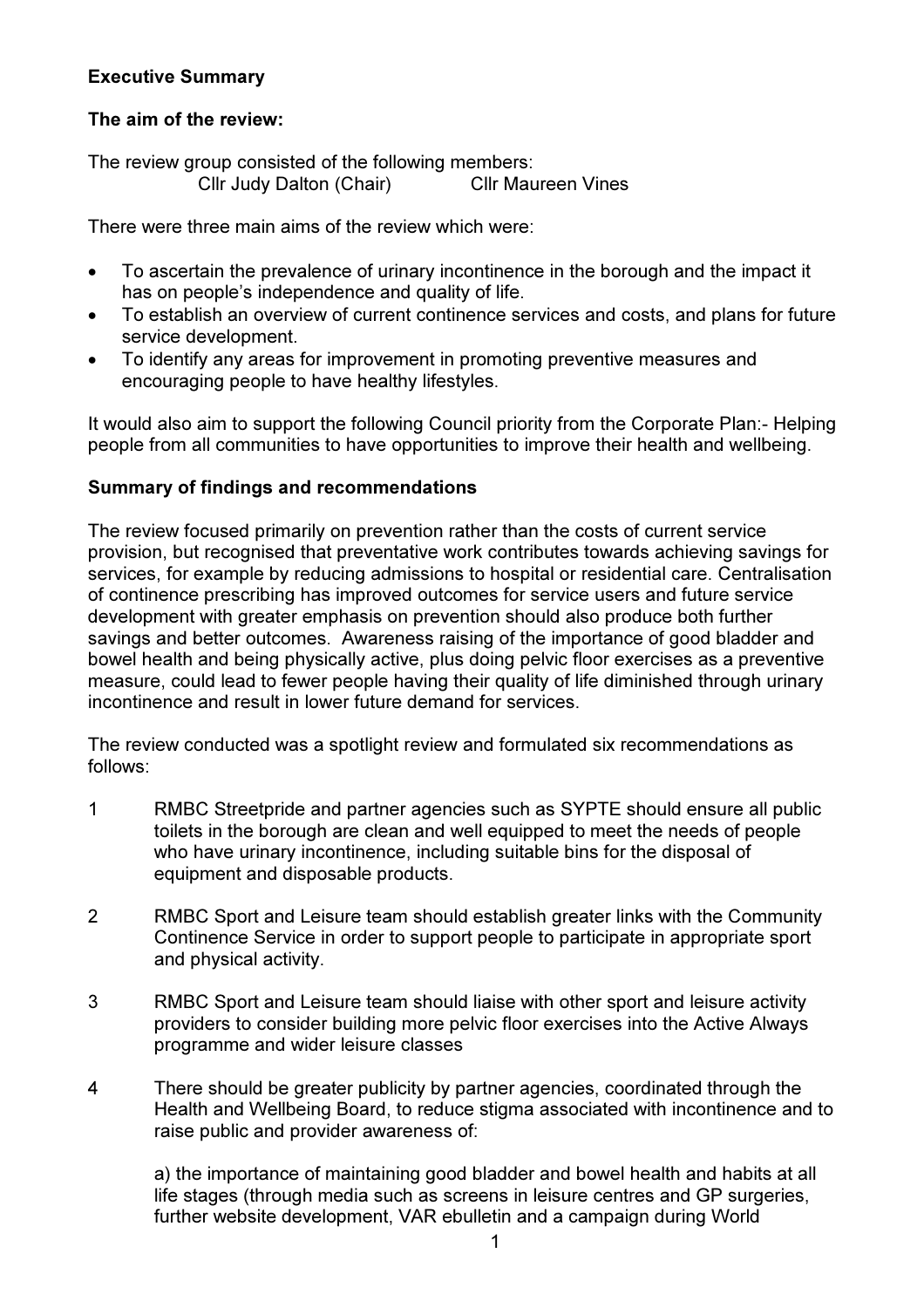Continence Week from 22-28 June 2015)

 b) healthy lifestyle choices having a positive impact on general health but also helping to prevent incontinence, such as diet, fluid intake and being active

c) the positive benefits of pelvic floor exercises as a preventive measure for urinary incontinence, including the use of phone apps for support

 d) the need to include the impact of incontinence due to medication, such as diuretics, within a patient's care

- 5 RMBC Neighbourhoods and Adult Services should work with care homes to encourage more staff to participate in the training offered by the Community Continence Service and to increase staff understanding of the impact of mobility, diet and fluid intake on continence.
- 6 That the Health Select Commission receives a report from Rotherham Clinical Commissioning Group in 2015 on the outcomes of the project considering future service development of the Community Continence Service.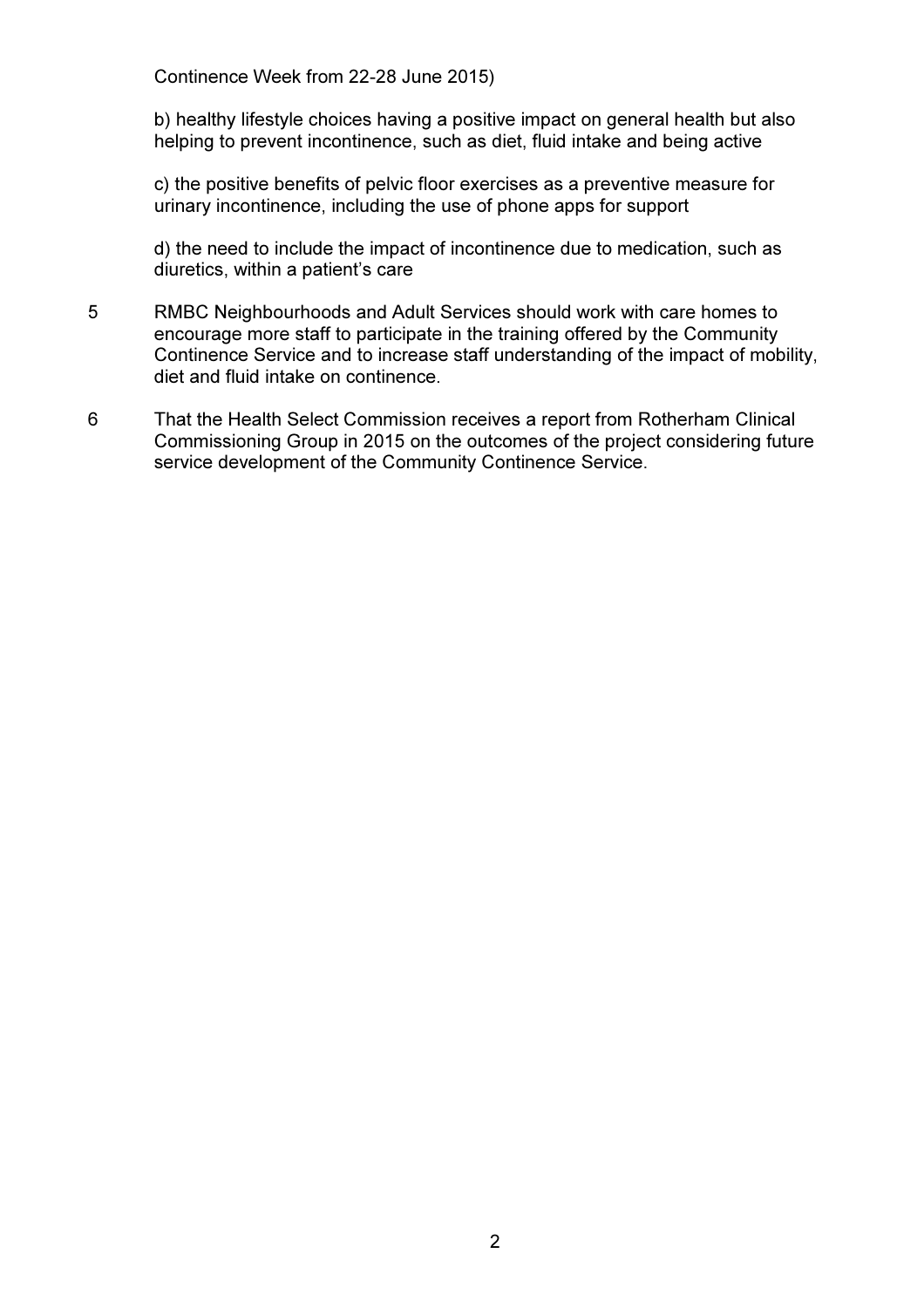# 1. Why members wanted to undertake this review?

This review was requested by the Health Select Commission and as such an initial report was received at its meeting in June 2014. The key focus of Members' attention was to establish the extent to which preventive measures are promoted in Rotherham to reduce urinary incontinence, given the impact it has on people's quality of life.

There were three aims of the review, which were to:

- ascertain the prevalence of urinary incontinence in the borough and the impact it has on people's independence and quality of life
- establish an overview of current continence services and costs, and plans for future service development
- identify any areas for improvement in promoting preventive measures and encouraging people to have healthy lifestyles

# 2. Method

A spotlight scrutiny review was carried out by a sub-group of the Health Select Commission consisting of Cllrs Dalton (Chair) and M. Vines. Following background research an initial report to the Commission provided an introduction and set the context. Evidence for the review was then gathered through a focused round table discussion with health partners and the Council's Sport and Leisure Team.

Members would like to thank the following officers who provided the review with evidence:

Stuart Lakin – Head of Medicines Management, Rotherham Clinical Commissioning Group Joanne Mangnall – Continence Advisor, Community Continence Services Chris Siddall – Sport & Leisure Manager, Leisure and Green Spaces, RMBC

# 3. Background

An article in the Nursing Times in 2013 highlighted that around 14 million people in the UK have a bladder control problem. Causes of urinary incontinence can be physical or neurological; resulting from injury, illness or disability, but many forms can be cured, improved or managed. Good continence care and assessment helps to reduce hospital and residential care admissions and may reduce the need for continence products through interventions such as physiotherapy or medication. When continence products are required a good service ensures people have the most appropriate products, with their needs periodically reviewed.

Lower Urinary Tract Symptoms include problems storing or passing urine, which may lead to urinary incontinence. There are several types of urinary incontinence with varying symptoms, but stress incontinence and urge incontinence are the most common, thought to be responsible for over 90% of cases, and people may have symptoms of both. Stress incontinence is when urine leaks if the bladder is under pressure, for example when coughing, sneezing or laughing, usually as a result of weakness or damage to the muscles that are used to prevent urination, such as the pelvic floor muscles and urethral sphincter. Urge incontinence occurs when people feel an intense urge to pass urine and urine leaks before they reach a toilet. It is usually due to over activity of the detrusor muscles that control the bladder.

Continence is typically achieved during early childhood; however both men and women are at risk of developing urinary incontinence at any stage of their life. Women can develop problems following pregnancy and childbirth and research tells us urinary incontinence affects about twice as many women as men. Whilst urinary incontinence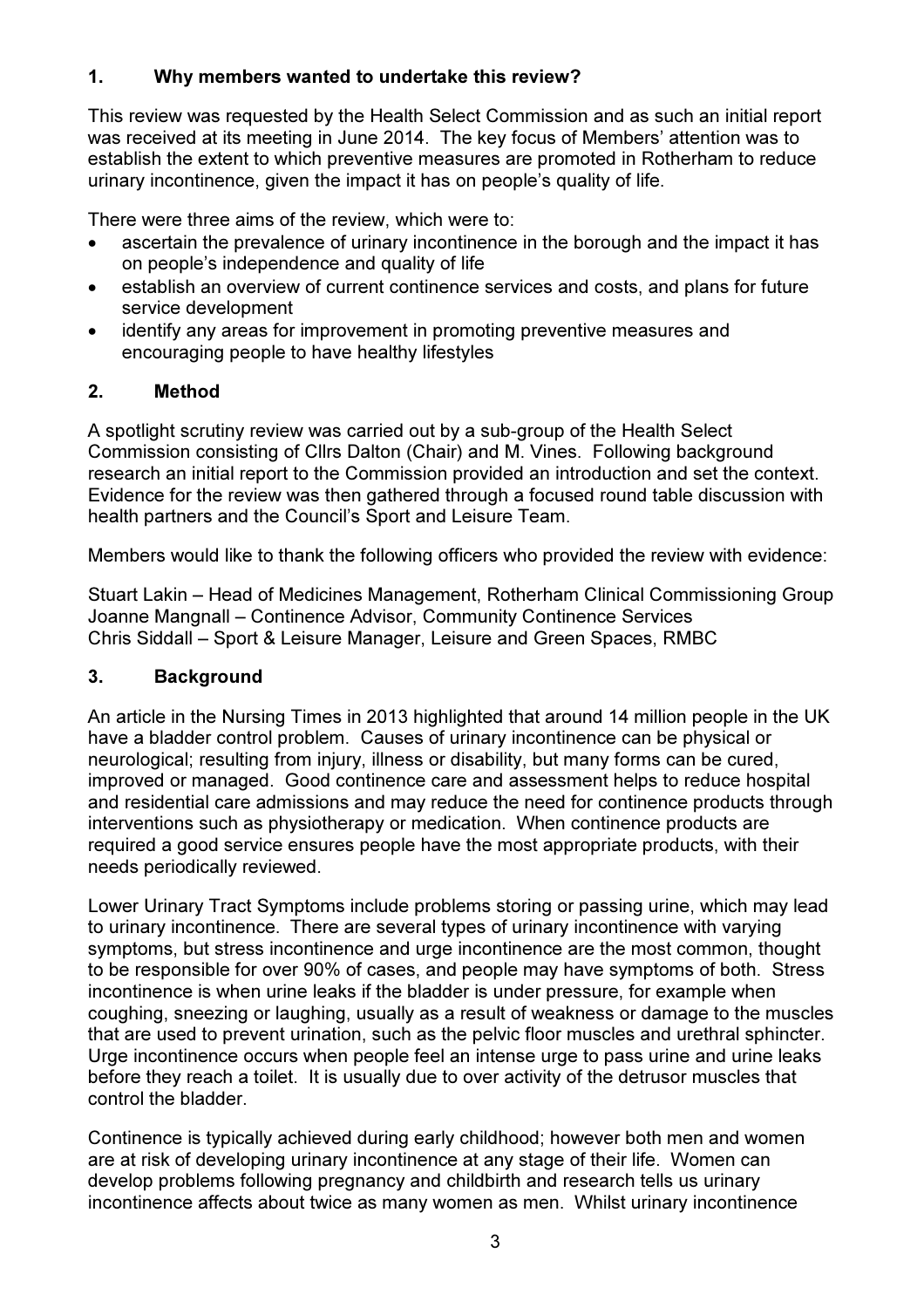does become more common with age it should not be viewed as an inevitable consequence of ageing.

# 4. Findings

# 4.1 Prevalence of urinary incontinence

The Joint Strategic Needs Assessment shows that incontinence affects 19% of people over 65, rising to a third of those aged over 85 years. Rotherham has an ageing population, ageing faster than the national average, with the number of over 65s projected to increase by 7,500 (16%) by 2021 and the number aged 85+ by 1,500 (27%). This suggests a significant potential increase in future demand for continence services, unless more preventative work takes place across all age groups.

Based on data from the Royal College of Physicians the number of people in Rotherham with a continence problem would be estimated to be 12,500, but statistics show the Community Continence Service (CCS) is aware of or working with approximately half this projected number.

- The present clinical caseload the service is actively working with numbers around 1600 people.
- The caseload for stress/urge incontinence and bladder problems is approximately 220, mainly women (which is the norm) plus 54 with mental health problems such as dementia.
- 528 people with indwelling catheterisation and 618 with intermittent catheterisation (following conditions such as MS, stroke, spina bifida, post childbirth or detrusor muscle failure).
- 4276 are prescribed pads, 2884 of whom are female and mainly aged over 50 (see table below for detailed breakdown).
- 1 in 100 adults wets the bed.
- Rotherham has no paediatric continence service, although there is a children's service in Sheffield. School nurses deal with bed wetting and the Child Development Centre with toilet training.
- More boys than girls aged under 18 use pads, for example due to disability or developmental delay.

Members were provided with a snapshot profile by age and gender of current Community Continence Service users who are prescribed pads (all data is as at 8 July 2014).

|                                               | $0 - 18$    |        | $19 - 34$   |                | $35 - 50$      |        | 51<br>- 66  |        | $67+$       |        |
|-----------------------------------------------|-------------|--------|-------------|----------------|----------------|--------|-------------|--------|-------------|--------|
|                                               | <b>Male</b> | Female | <b>Male</b> | <b>Female</b>  | <b>Male</b>    | Female | <b>Male</b> | Female | <b>Male</b> | Female |
| <b>Community</b>                              | 257         | 145    | 46          | 57             | 39             | 113    | 120         | 253    | 662         | 1432   |
| <b>Residential</b>                            |             |        | 3           | 6              | 3              | 8      | 9           | 13     | 126         | 557    |
| <b>Nursing</b><br><b>Bed</b><br>(Self-funded) |             |        | 2           | $\overline{2}$ | $\overline{7}$ | 5      | 11          | 40     | 107         | 253    |
| Total                                         | 257         | 145    | 51          | 65             | 49             | 126    | 140         | 306    | 895         | 2242   |

Total Males: 1392 Total Females: 2884 Overall total: 4276 people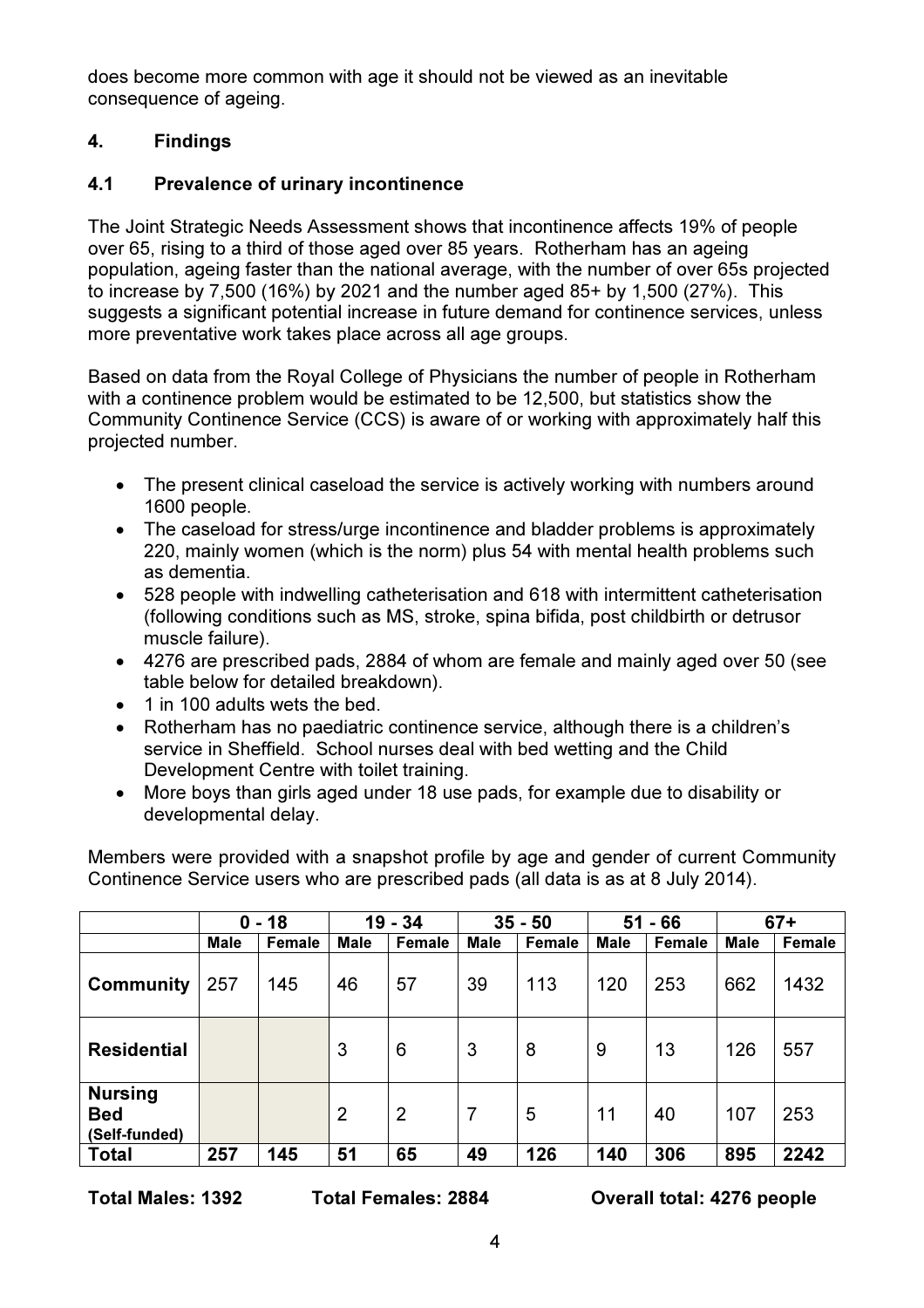# 4.2 Impact of urinary incontinence

# Health, wellbeing and participation

Incontinence is likely to have significant health and emotional impacts and to affect people's ability to take part in paid employment, education, or social and leisure activities. It may also damage family and intimate relationships. Social isolation, depression, low self-esteem and self-confidence and/or reduced independence are commonplace in many cases. Members heard anecdotally how some people plan their lives around the location of public toilets so they feel confident enough to leave home and go out.

"I've recently been using the continence service after experiencing issues, and I have to say it has been marvelous, absolutely life-changing. I can use the toilet normally again, and feel like I'm alive again!" Service user on patient opinion website

# **Stigma**

Embarrassment is a significant barrier that deters people from seeking professional help. On average people wait two to three years before they do so and often elderly people will not admit to having a problem. It may also mean many people either cope with the problem as best they can or purchase off the shelf products, rather than having an assessment to find out the cause of the incontinence and how best to treat or manage it.

"The first time I went to continence specialists nursing, Rotherham Community Centre, I felt nervous and embarrassed to talk about my condition, but within minutes I felt really at ease. The staff were so caring, polite and happy..." Service user on patient opinion website

# Disturbed sleep and falls

Incontinence may lead to disturbed sleep and/or increased risk of falls and injury if people are making frequent urgent trips to the toilet, especially at night. People with balance problems, people who are less mobile and/or lack physical strength or dexterity are more likely to fall if they get up to rush to the toilet. Identifying and treating incontinence may help to reduce the risk of falls and fractures amongst older people, but continence as a factor can get overlooked in assessing them.

"I have prostate cancer, and before using this service was getting up in the night up to 6 times to relieve myself. The continence prescription service was recommended by my district nurse, and after seeing them and being fitted up, things have been great ever since." Since." Service user on patient opinion website

# 4.3 Community Continence Service

# General Service and Prescribing Service

The award winning CCS provides clinical advice, support and treatment to people in Rotherham who experience problems with bladder and bowel dysfunction. The service is responsible for supplying disposable absorbent products and prescribing all continence related equipment such as urinary catheters and drainage bags, using a standardised triage template to facilitate safe product ordering.

For the Prescribing Service people are seen within 48 hours and for the General Service the longest wait is four weeks. Once people are on the caseload they can self-refer in. Service users have the opportunity to discuss any product related problems with staff who will make home visits or hold telephone consultations. Annual reviews of patient needs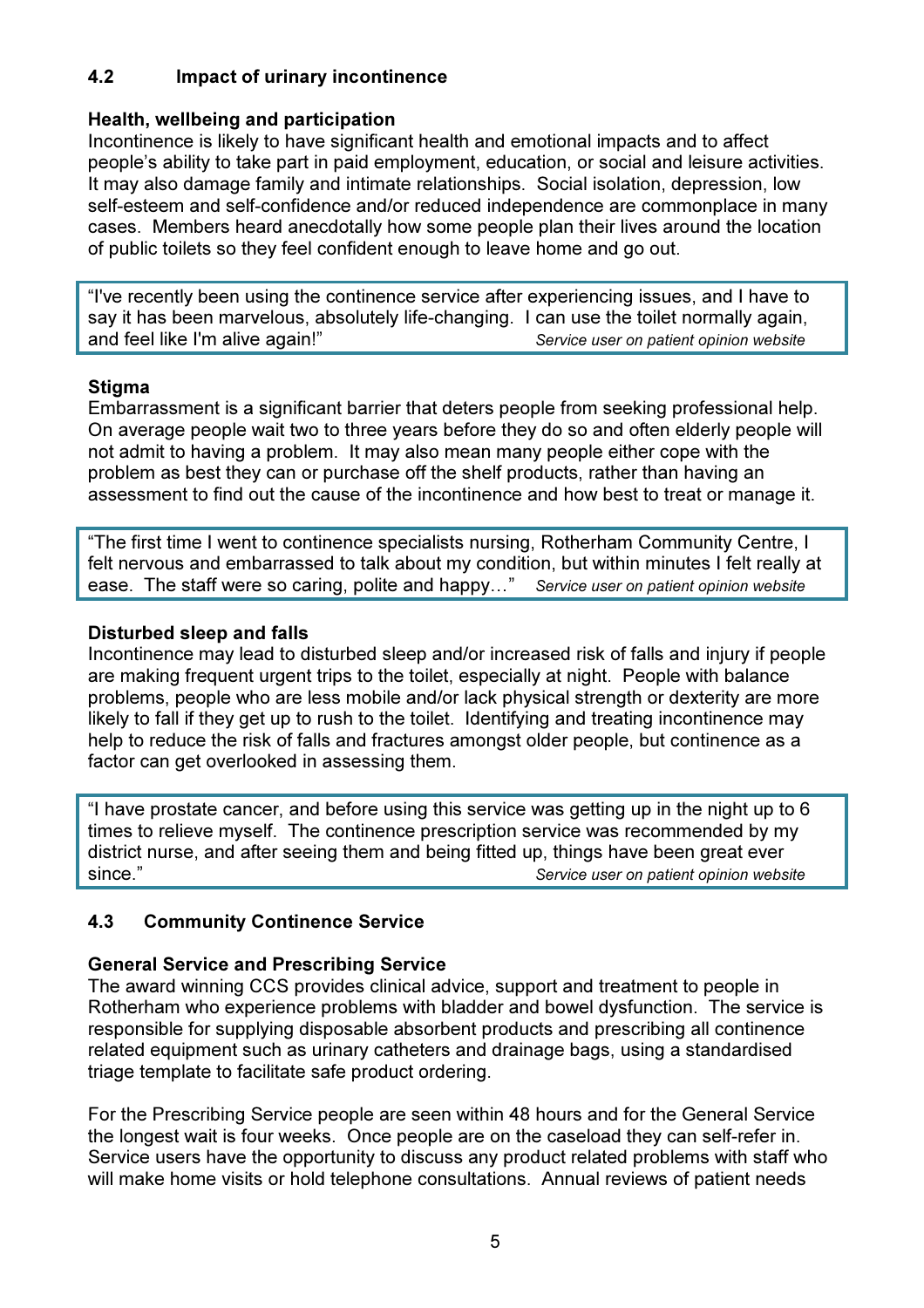take place to check the suitability of their products and to spot any changes in clinical need.

In addition to support and product prescribing the service is also involved in preventative work:

- preventing catheter related A&E attendances and hospital admissions
- preventing patients from requiring long term catheterisation
- working with infection control to prevent catheter associated urinary tract infections

The General Service is staffed by the Continence Advisor plus a 0.6fte band 6 nurse, support worker and administrative worker. The Prescribing Service has 2.4fte band 6 nurses and support staff who cross over with the stoma service.

Referrals derive from GPs and other health care professionals, through self-referral and also from people learning about the CCS from other service users. The CCS works closely with the physiotherapist running the women's health clinic with two-way referrals in place. Publicity about the service is included on the TRFT website and in directories of local services and the CCG website contains detailed information and advice.

# Centralised prescribing

Rotherham transferred the prescribing responsibility for continence products from GPs to the existing nurse-led CCS in 2009, together with the financial responsibility for the prescribing budget. It is the only Clinical Commissioning Group (CCG)/Primary Care Trust to demonstrate a decrease in continence expenditure over the last five years. From 2009- 2013 continence prescribing costs in England increased by 21.56% whereas in Rotherham costs decreased by 8.99%. The CCG estimates that if NHS Rotherham's continence expenditure had increased in line with national cost growth trends, costs in 2012/13 would have been 30% higher, thus resulting in a potential saving of £239,591. The current budget is approximately £670,000 p.a. and cost efficiencies have released resources to improve service provision through additional staff, funded entirely from the savings made from centralisation of prescribing. Members noted that incontinence pads are controversial and with tight savings targets in the NHS many CCGs are trying to ration them or to save money.

The continence service redesign revealed a number of people whose mobility and independence had been compromised due to unsuitable products. The project enabled the CCG to meet this unmet need and improve patients' independence. Feedback on the Patient Opinion website is very positive about the service and choice is probably enhanced through being able to access a wider range of products via the specialist knowledge of the continence nurses. Service users have said they like talking to the expert staff of the CCS rather than someone at their GP practice.

# Future service development

Input from the service user group informs service development and funding has been agreed from cost savings for a research/project nurse to continue the continence service re-design, to improve patient outcomes and release further efficiencies. This will develop further the work on preventing catheter associated urinary tract infections and on reducing the number of non-elective hospital admissions.

Another facet of the work that was welcomed by Members will be exploring the opportunity to develop an integrated incontinence referral pathway with the service as the single point of access, signposting people to urology or gynaecology if needed. There are approximately 450 GP referrals to TRFT urology and gynaecology outpatients each month and a number of these patients could be seen and managed in a community based clinic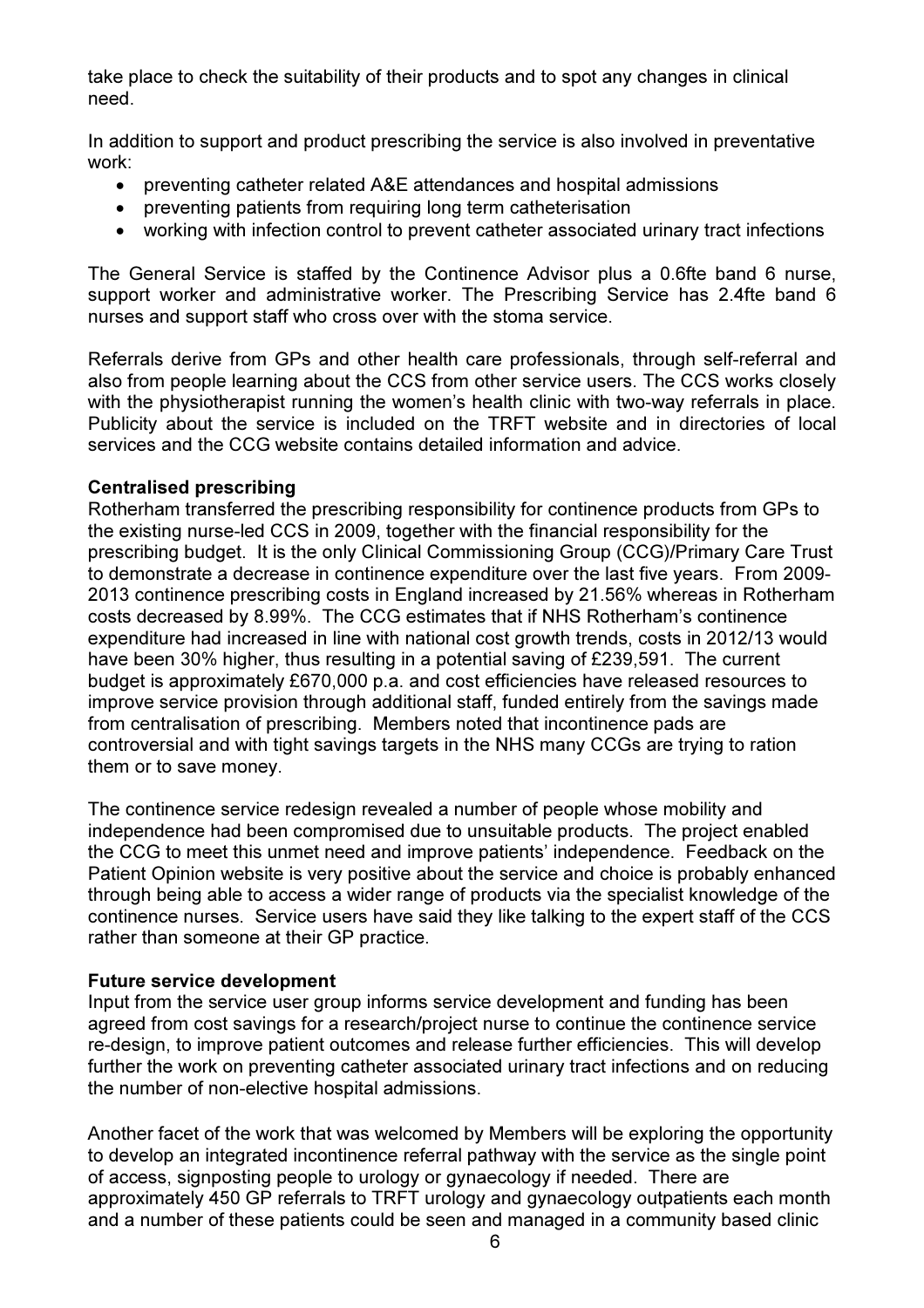either by a nurse or physiotherapist. Similar pathways developed elsewhere in the country are improving patient outcomes and reducing consultant referrals.

## 4.4 Preventative measures

Preventive work may take place on three levels:

- Primary prevention educational work and promoting wellbeing across the whole community
- Secondary prevention identifying people more at risk through early intervention
- Tertiary prevention working to minimise disability or deterioration from an existing health condition

Preventative work currently undertaken and being further developed by the CCS focuses mainly on secondary and tertiary level prevention. Potentially the project/research nurse could also consider more educative work as part of the plans for future service development on prevention. In addition scope exists for wider partner agencies to contribute more to reducing urinary incontinence through primary prevention to support the existing work.

The CCS held some patient facing events five years ago although these were not overly successful and the service has attended Older People's Day and Carer's Day events. Wider awareness raising and education about continence is likely to result in increased demand for services, which could have resource implications in the short term, until the results of greater focus on prevention impact on demand in the longer term.

#### Lifestyle choices

Healthy lifestyle choices have a positive impact and help to reduce the chance of urinary incontinence developing:

- maintaining a healthy weight;
- reducing alcohol and caffeine consumption (as these are irritants to the bladder) but ensuring an adequate fluid intake;
- having a good diet to avoid constipation as this sometimes exacerbates bladder problems; and
- keeping fit and active.

Healthy Lifestyles is one of the six priorities in the Health and Wellbeing Strategy so there is scope to link in to that workstream in terms of publicity and awareness raising about preventing incontinence, for example during World Continence Week.

#### Physical activity

Demanding exercise such as heavy lifting or marathon running may actually weaken the pelvic floor muscles and people with stress incontinence may be fearful of taking part in physical activity in case of mishap, with a knock on impact on their overall health and wellbeing. However core strength training targets all muscle groups that stabilize the spine, hips and pelvis, focusing on balance and stability during movement. This is of universal benefit but may particularly be helpful for anyone with reduced mobility or poor balance who experiences incontinence, as mentioned in 4.2.

Active Always is a comprehensive borough wide programme of physical activities for adults, coordinated through RMBC Active Rotherham (formerly Sports Development) in partnership with several NHS Rotherham services and community partners. The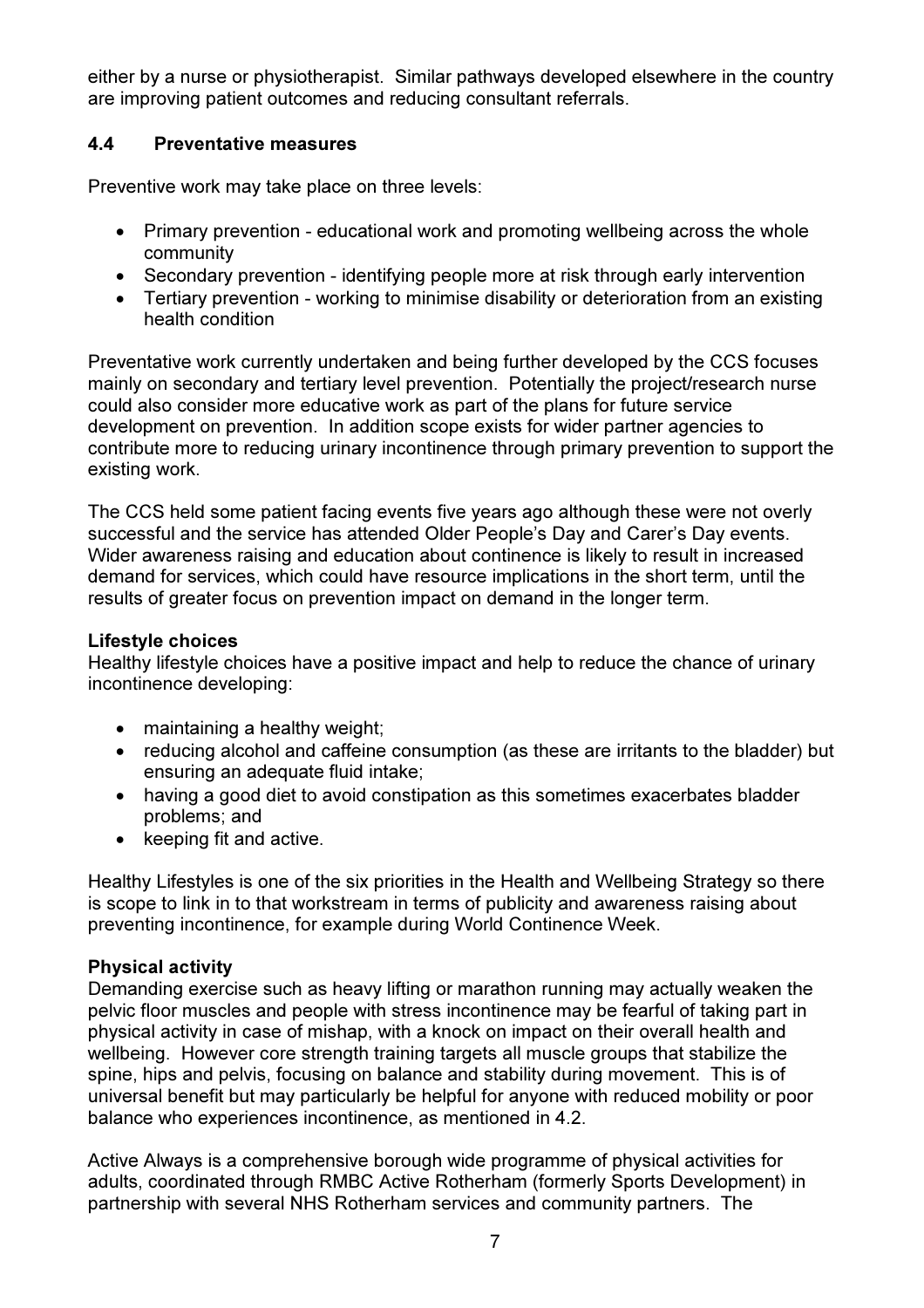programme offers a range of general activities plus specific ones to support people with a long term condition or after a rehabilitation programme (some by referral only from a GP or health professional). Falls Prevention – Active Otago Strength & Balance exercise sessions take place in seven venues, including Davies Court. Strength, coordination and balance form a key component of the Exercise after a Stroke class and Tai Chi.

The four leisure centres include Active Always activities within their programming as well as the wide range of activities for all age groups, such as workout classes in the studio or the pool, gym classes and sports.

#### Pelvic Floor Exercises

Supervised intensive pelvic floor muscle training (also known as Kegel exercises) has been proved to relieve symptoms and may reduce the risk of developing stress incontinence. However research shows that the number of women who do the exercises as a preventative measure is quite low according to the CCS. Although exercises may be incorporated into the individual's daily regime, initial support helps to ensure they are done correctly, as research also shows some women experience difficulty with identifying the muscles and doing the exercises. Where people are intensely supported in classes they are also more likely to sustain the exercises. Physiotherapists are able to carry out quick tests to check whether there is an improvement after exercising.

Pelvic floor exercises, which are beneficial for both women and men, could potentially be included more widely within sport and activity programmes as a no-cost preventive measure, subject to staff being trained to deliver them. They are currently included in leisure centre activities such as Pilates and Aqua Pilates and are part of core strength training. Information about classes and activities does not explicitly mention which ones include pelvic floor exercises.

Downloadable apps for mobile phones provide information about how to do pelvic floor exercises. They usually incorporate a timer function to time the muscle contractions and to set as a reminder to undertake them. Detailed information about exercises for both men and women is also available on the internet

#### Bladder training

Another helpful method to reduce certain types of urinary incontinence is to retrain the bladder by gradually increasing the time between toilet visits to micturate. "Just in case" toilet trips might make people feel more secure but diminish bladder capacity.

#### Toilet facilities

Access to clean, well equipped toilets, in schools and workplaces as well as in public spaces, was emphasized by the CCS. Toilets should contain suitable bins for the disposal of equipment and pads for both men and women. The biggest issue for the CCS service user group is clean, accessible public toilets, with some negative views expressed regarding the town centre, including poor design of the accessible toilet.

#### Nursing and care homes

As stated above mobility, dexterity and core stability are all important as it can cause functional issues if people are not as mobile or are unable to walk or to balance on a toilet. These issues, coupled with fluid intake and diet, are all relevant in care homes. RMBC's Sport and Leisure team includes a disability officer and engages with care homes for sporting activities, such as New Age Kurling and Boccia in nursing homes and sheltered accommodation. Rotherham United also holds activities in care homes.

Research carried out in Rugby<sup>1</sup> showed the benefit of education for staff as urinary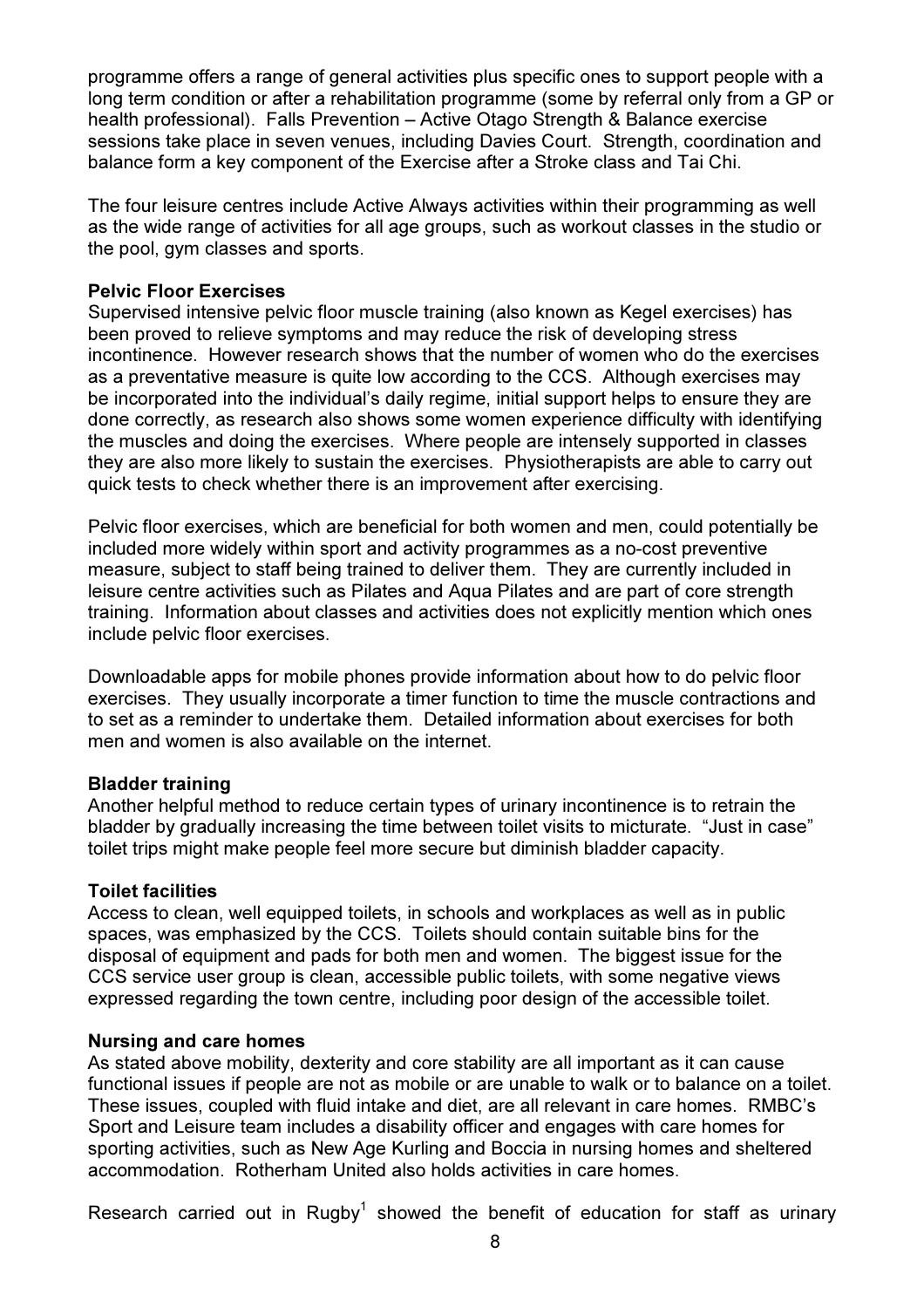incontinence was less prevalent in nursing homes where nurses and carers had received continence training. The CCS do offer training to care home staff and in-house product training but take up is low and last year sessions were cancelled due to a lack of participants. Engagement is more difficult with private sector care homes and high staff turnover impacts on training and continuity of care.

### Health professionals

Although in general there is greater focus on incontinence management and containment, more attention is starting to be paid to needs assessment and continence promotion. Awareness raising is needed with health care providers to dispel the notion of incontinence being an inevitability due to age or certain conditions and to encourage promotion of continence and preventative measures. Nurses, occupational therapists, physiotherapists, midwives, health visitors and school nurses are all well placed to assist with this. Signposting people for early assessment or support should link in with the future service development plans for an integrated pathway.

# 5. Conclusions

Rotherham has a good, award-winning community continence service, which is evident from service user feedback. Therefore the question is what more could be done on the preventative side to try and reduce the numbers of people who do become incontinent, particularly in relation to preventable stress and urge incontinence, as well as providing services and support for those who will continue to need continence products.

One such measure is to continue promoting healthy lifestyle choices to all sections of the community, which is already one of the six priority workstreams within the Health and Wellbeing Strategy. Public awareness about the importance of good bladder and bowel health and information to try and counter some of the stigma around incontinence are important. Raising awareness about continence promotion more widely with health professionals and care home staff will help with prevention. However it may well result in more signposting for assessment, rather than management and containment of incontinence, potentially increasing demand for services in the shorter term.

Another measure is to support and encourage people to do pelvic floor exercises and to consider ways to incorporate these more widely or more specifically within Rotherham's sport and leisure activity offer. The general benefits of core strength training were noted as helping with balance and mobility and current provision includes many sessions that focus on this area, including within the Active Always activity programme.

Members welcomed the plans for future service development of the Community Continence Service with greater focus on prevention, especially the workstream to consider developing an integrated continence care pathway, which should link in with services such as physiotherapy and fitness activities. Early assessment of a urinary incontinence problem, to identify its root cause and appropriate treatment should be facilitated by a single point of access, potentially reducing the numbers who are using incontinence products unnecessarily or inappropriate products, improving the quality of life for many people.

# 6. Recommendations

1 RMBC Streetpride and partner agencies such as SYPTE should ensure all public toilets in the borough are clean and well equipped to meet the needs of people who have urinary incontinence, including suitable bins for the disposal of equipment and disposable products.